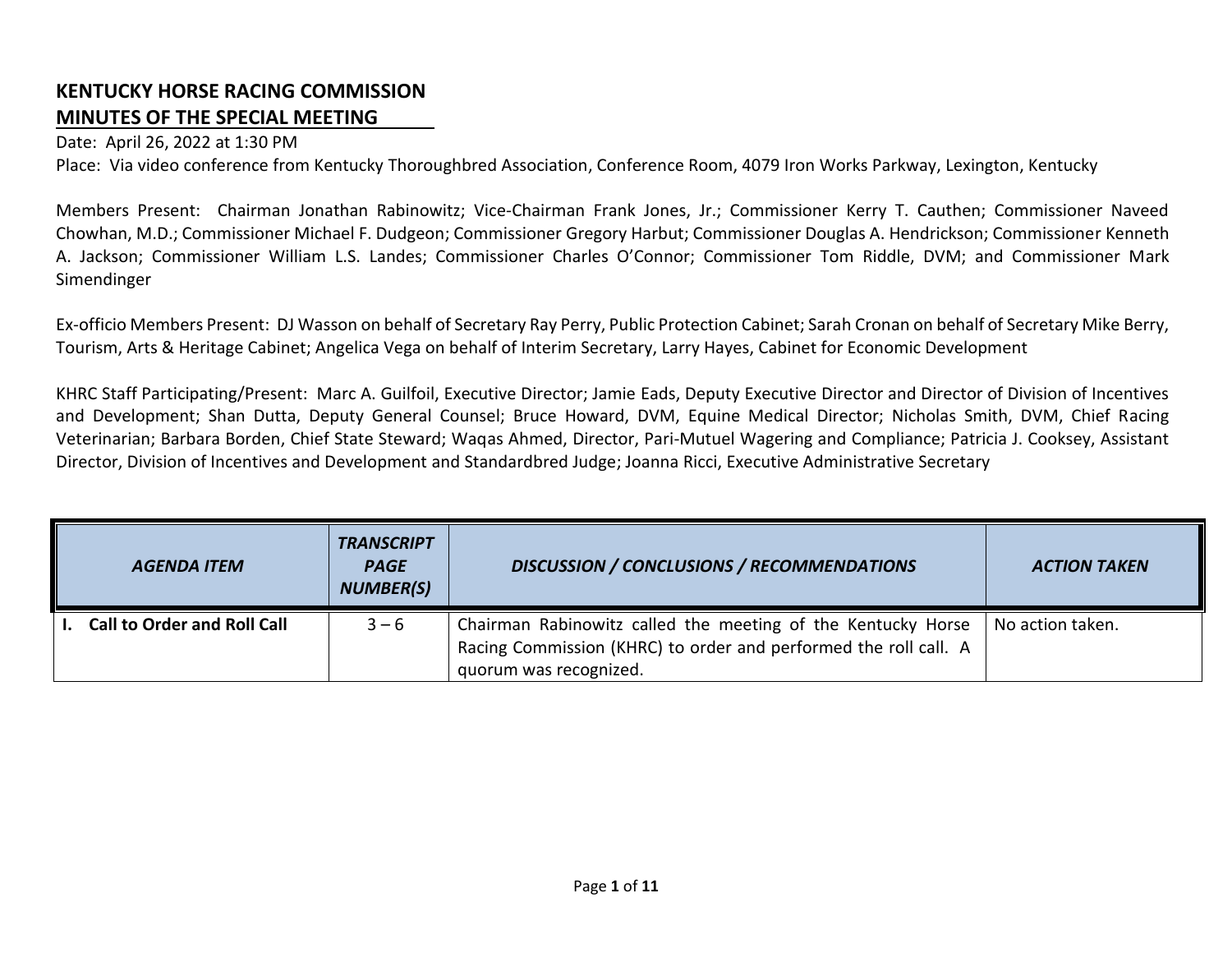| <b>AGENDA ITEM</b>                                                                                                                                                                                             | <b>TRANSCRIPT</b><br><b>PAGE</b><br><b>NUMBER(S)</b> | <b>DISCUSSION / CONCLUSIONS / RECOMMENDATIONS</b>                                                                                                                                                                                                                                                                                                                                                                                                                                                                                                                                                                                                                                                                                                                                                                                                                                                                                                                                                                                                                                                                                                                                                                                                                                                                                                                                              | <b>ACTION TAKEN</b>                                                                                                                                                                                                                                                                                                                                                                                                                                                                                                                                                                            |
|----------------------------------------------------------------------------------------------------------------------------------------------------------------------------------------------------------------|------------------------------------------------------|------------------------------------------------------------------------------------------------------------------------------------------------------------------------------------------------------------------------------------------------------------------------------------------------------------------------------------------------------------------------------------------------------------------------------------------------------------------------------------------------------------------------------------------------------------------------------------------------------------------------------------------------------------------------------------------------------------------------------------------------------------------------------------------------------------------------------------------------------------------------------------------------------------------------------------------------------------------------------------------------------------------------------------------------------------------------------------------------------------------------------------------------------------------------------------------------------------------------------------------------------------------------------------------------------------------------------------------------------------------------------------------------|------------------------------------------------------------------------------------------------------------------------------------------------------------------------------------------------------------------------------------------------------------------------------------------------------------------------------------------------------------------------------------------------------------------------------------------------------------------------------------------------------------------------------------------------------------------------------------------------|
| <b>II. New Business</b><br>Tab 1<br><b>Meeting Minutes</b><br>from February 15, 2022 and<br>March 4, 2021<br>Tab <sub>2</sub><br>Kentucky Downs'<br>2022 September Meet KTDF<br><b>Purse Allotment Request</b> | $6 - 44$<br>$6 - 8$<br>$8 - 10$                      | Chairman Rabinowitz requested a motion from the Commission to<br>address the request submitted by the KHRC staff to approve the<br>proposed minutes of the KHRC meeting of February 15, 2022 and<br>March 4, 2022. Motion by Commissioner Simendinger. Second by<br>Commissioner Hendrickson.<br>Ms. Eads presented the proposed minutes, as outlined in the agenda<br>materials.<br>Approval of the proposed minutes was recommended by KHRC staff.<br>Chairman Rabinowitz requested a motion from the Commission to<br>address the recommendation of the Kentucky Thoroughbred<br>Development Fund Advisory Committee (KTDF Advisory Committee)<br>to approve the proposed KTDF purse structure and advertising<br>expenditure for Kentucky Downs LLC's 2022 September meeting,<br>including the transfer of KTDF funds to Ellis Park. Motion by<br>Commissioner Landes. Second by Commissioner Simendinger.<br><b>KTDF</b><br>Advisory<br>Eads<br>presented<br>the<br>Committee's<br>Ms.<br>recommendation for approval of Kentucky Downs LLC's KTDF purse<br>request dated April 1, 2022, as outlined in the agenda materials. At<br>its April 5, 2022 meeting, the KTDF Advisory Committee<br>recommended approval of the KTDF purse proposal but deferred on<br>the advertising component of the proposal.<br>Approval was recommended by KHRC staff and the KTDF Advisory<br>Committee. | Chairman Rabinowitz<br>called for a vote to<br>approve the proposed<br>minutes of the February<br>15, 2022 and March 4,<br>2022 KHRC meeting as<br>presented. Motion<br>carried with no<br>objections or<br>abstentions.<br>Chairman Rabinowitz<br>called for a vote to<br>approve the proposed<br>KTDF purse structure for<br>Kentucky Downs LLC's<br>September meet,<br>including the transferring<br>of KTDF funds to Ellis<br>Park, as presented by<br>Ms. Eads and<br>recommended by the<br><b>KTDF Advisory</b><br>Committee. Motion<br>carried with no<br>objections or<br>abstentions. |
|                                                                                                                                                                                                                |                                                      |                                                                                                                                                                                                                                                                                                                                                                                                                                                                                                                                                                                                                                                                                                                                                                                                                                                                                                                                                                                                                                                                                                                                                                                                                                                                                                                                                                                                |                                                                                                                                                                                                                                                                                                                                                                                                                                                                                                                                                                                                |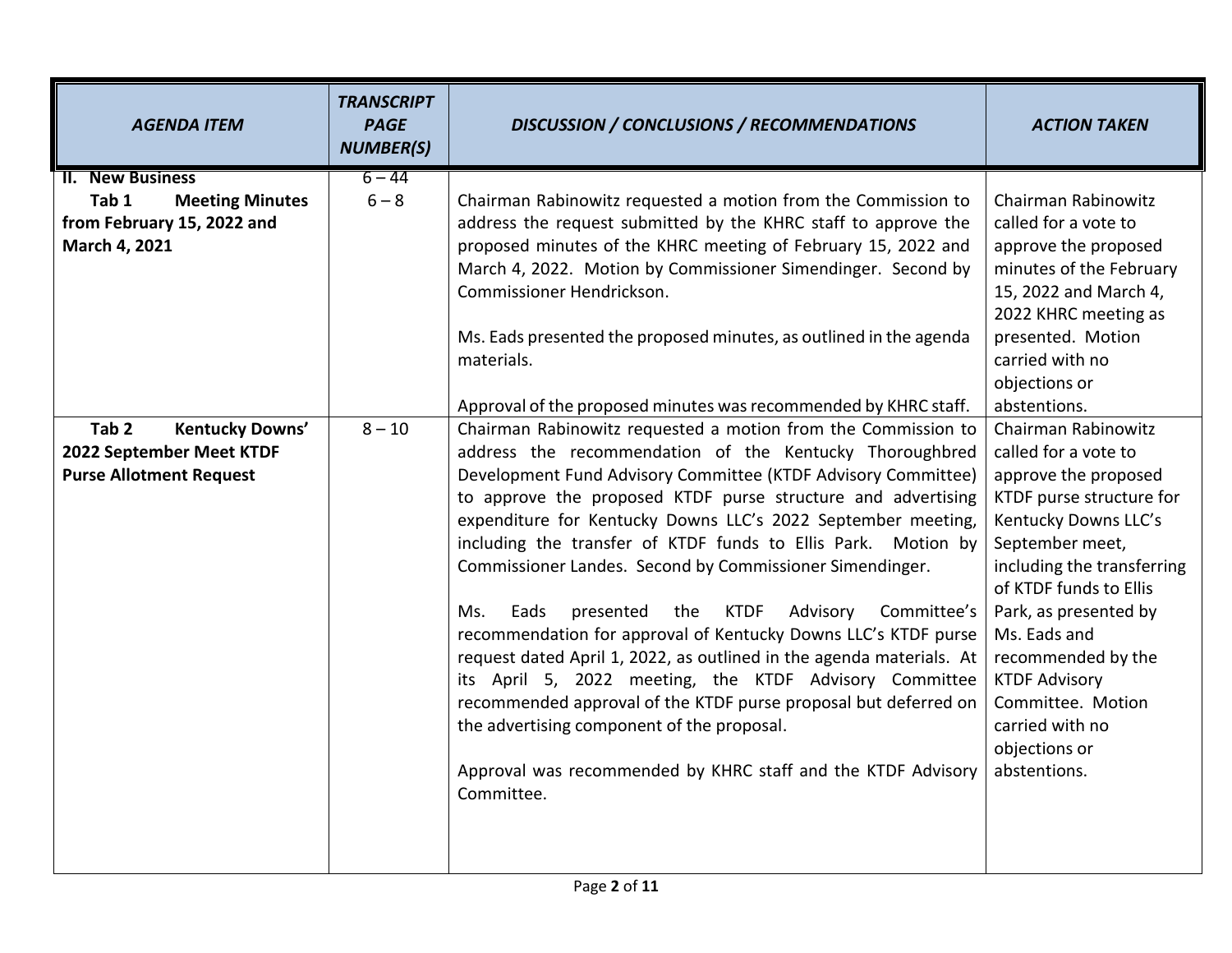| <b>AGENDA ITEM</b>                                                                                                                                                                                  | <b>TRANSCRIPT</b><br><b>PAGE</b><br><b>NUMBER(S)</b> | <b>DISCUSSION / CONCLUSIONS / RECOMMENDATIONS</b>                                                                                                                                                                                                                                                                                                                                                                                                                                                                                                                                                                                                                                                                                                                                                                                                                         | <b>ACTION TAKEN</b>                                                                                                                                                                                                                                                                                                                                           |
|-----------------------------------------------------------------------------------------------------------------------------------------------------------------------------------------------------|------------------------------------------------------|---------------------------------------------------------------------------------------------------------------------------------------------------------------------------------------------------------------------------------------------------------------------------------------------------------------------------------------------------------------------------------------------------------------------------------------------------------------------------------------------------------------------------------------------------------------------------------------------------------------------------------------------------------------------------------------------------------------------------------------------------------------------------------------------------------------------------------------------------------------------------|---------------------------------------------------------------------------------------------------------------------------------------------------------------------------------------------------------------------------------------------------------------------------------------------------------------------------------------------------------------|
| <b>Ellis</b><br>Tab 3<br>Entertainment, LLC's 2022<br><b>Summer Meet KTDF Purse</b><br><b>Allotment Request</b>                                                                                     | $10 - 13$                                            | Chairman Rabinowitz requested a motion from the Commission to<br>address the recommendation of the KTDF Advisory Committee to<br>approve the proposed KTDF purse structure for Ellis Entertainment<br>LLC's 2022 Summer meet, including the transfer of funds from<br>Kentucky Downs. Motion by Commissioner Hendrickson. Second by<br><b>Commissioner Landes.</b><br><b>KTDF</b><br>Advisory<br>Committee's<br>Eads<br>presented<br>the<br>Ms.<br>recommendation for approval of Ellis Entertainment LLC's request<br>dated April 1, 2022, as outlined in the agenda materials. At its April<br>5, 2022 meeting, the KTDF Advisory Committee recommended<br>approval of the proposal as presented.<br>Approval was recommended by KHRC staff and the KTDF Advisory<br>Committee.                                                                                         | <b>Chairman Rabinowitz</b><br>called for a vote to<br>approve the proposed<br>KTDF purse structure for<br>Ellis Entertainment LLC's<br>2022 Summer meet,<br>including the transfer of<br>funds from Kentucky<br>Downs, as presented by<br>Ms. Eads and<br>recommended by the<br><b>KTDF Advisory</b><br>Committee. Motion<br>carried with no<br>objections or |
| Tab <sub>4</sub><br><b>Ellis</b><br><b>Entertainment, LLC and</b><br><b>Churchill Downs Racetrack,</b><br>LLC's request to transfer race<br>dates, amending Section R of<br>their 2022 applications | $13 - 16$                                            | Chairman Rabinowitz requested a motion from the Commission to<br>address the request submitted by Ellis Entertainment, LLC and<br>Churchill Downs Racetrack, LLC to allow Ellis Entertainment, LLC to<br>race one day during its 2022 Race Meet at Churchill Downs<br>Racetrack, LLC. The specific date requested is August 13, 2022. This<br>request does not change host track status of Ellis Entertainment,<br>LLC. Ellis Entertainment, LLC and Churchill Downs Racetrack, LLC<br>received consent from the Kentucky Thoroughbred Owners &<br>Breeders, Inc., as well as the Kentucky Horsemen's Benevolent and<br>Protective Association. Motion by Commissioner Hendrickson.<br>Second by Commissioner Dudgeon.<br>Mr. Dutta presented the request submitted by Ellis Entertainment,<br>LLC by letter dated March 4, 2022, as outlined in the agenda<br>materials. | abstentions.<br>Chairman Rabinowitz<br>called for a vote to<br>approve the request of<br>Ellis Entertainment, LLC,<br>and Churchill Downs<br>Racetrack, LLC, to<br>transfer race dates and<br>amend Section R of their<br>2022 applications.<br>Motion carried with no<br>objections or<br>abstentions.                                                       |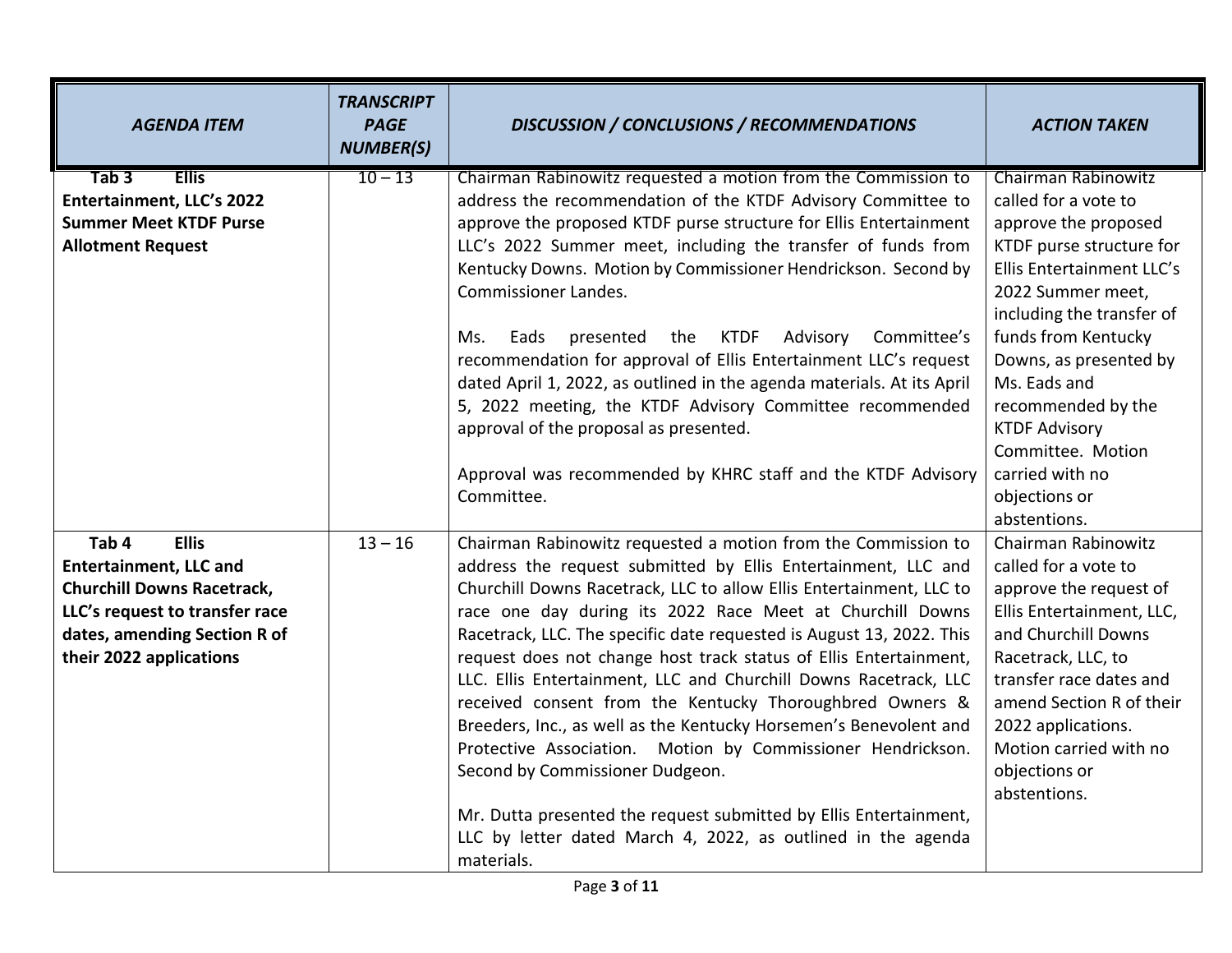| <b>AGENDA ITEM</b>                                                                                                                                                         | <b>TRANSCRIPT</b><br><b>PAGE</b><br><b>NUMBER(S)</b> | <b>DISCUSSION / CONCLUSIONS / RECOMMENDATIONS</b>                                                                                                                                                                                                                                                                                                                                                                                                                                                                                                                                                                                                                                                                                                                                                                                 | <b>ACTION TAKEN</b>                                                                                                                                                                                                                              |
|----------------------------------------------------------------------------------------------------------------------------------------------------------------------------|------------------------------------------------------|-----------------------------------------------------------------------------------------------------------------------------------------------------------------------------------------------------------------------------------------------------------------------------------------------------------------------------------------------------------------------------------------------------------------------------------------------------------------------------------------------------------------------------------------------------------------------------------------------------------------------------------------------------------------------------------------------------------------------------------------------------------------------------------------------------------------------------------|--------------------------------------------------------------------------------------------------------------------------------------------------------------------------------------------------------------------------------------------------|
| Tab <sub>5</sub><br><b>Churchill Downs</b><br>Racetrack, LLC's 2022 Spring<br><b>Meet KTDF Allotment Increase</b><br>and August 13, 2022 KTDF<br><b>Allotment Request.</b> | $16 - 18$                                            | Approval was recommended by KHRC staff.<br>Chairman Rabinowitz requested a motion from the Commission to<br>address the recommendation of the KTDF Advisory Committee to<br>increase the previously approved KTDF purse structure for Churchill<br>Downs Racetrack, LLC's 2022 Spring Meet and adding KTDF purses<br>to the August 13, 2022 race day. Motion by Commissioner Cauthen.<br>Second by Commissioner Hendrickson.<br>presented the KTDF Advisory<br>Committee's<br>Eads<br>Ms.<br>recommendation for approval of Churchill Downs Racetrack, LLC's<br>request dated April 1, 2022, as outlined in the agenda materials.<br>Both requests are supported by the KyHPBA and the KTA-KTOB. At<br>its April 5, 2022 meeting, the KTDF Advisory Committee<br>recommended approval of the proposal as presented.               | Chairman Rabinowitz<br>called for a vote to<br>approve Churchill Downs<br>Racetrack, LLC's 2022<br><b>Spring Allotment</b><br>Increase and August 13,<br>2022 KTDF Allotment<br>Request. Motion carried<br>with no objections or<br>abstentions. |
|                                                                                                                                                                            |                                                      | Approval was recommended by KTDF Advisory Committee and KHRC<br>staff.                                                                                                                                                                                                                                                                                                                                                                                                                                                                                                                                                                                                                                                                                                                                                            |                                                                                                                                                                                                                                                  |
| Tab 6<br><b>Kentucky Proud</b><br><b>Series Proposed 2022 Race</b><br><b>Meet Officials and Race Date</b><br><b>Amendment</b>                                              | $18 - 21$                                            | Chairman Rabinowitz requested a motion from the Commission to<br>address the Kentucky County Fair Boards' approval request of 2022<br>Race Meet Officials and Race Date amendment. Motion by<br>Commissioner Jackson. Second by Commissioner O'Connor.<br>Ms. Cooksey presented the Kentucky County Fair Boards' proposed<br>Race Meet Officials, as outlined in the agenda materials. She stated<br>that all judges have been accredited by ROAP, and all racing officials<br>will be licensed by the opening of the meet. The 2022 Race Dates for<br>the Kentucky Proud Series were approved at the December 14, 2021<br>Commission Meeting. Mr. James Avritt, Sr. spoke to the KHRC on<br>February 10, 2022 and verbally requested to change the Woodford<br>County Fair date from Sunday, June 19, 2022 to Saturday, June 18, | Chairman Rabinowitz<br>called for a vote to<br>approve the Kentucky<br>Proud Series Proposed<br>2022 Race Meet Officials<br>and Race Date<br>Amendment. Motion<br>carried with no<br>objections or<br>abstentions.                               |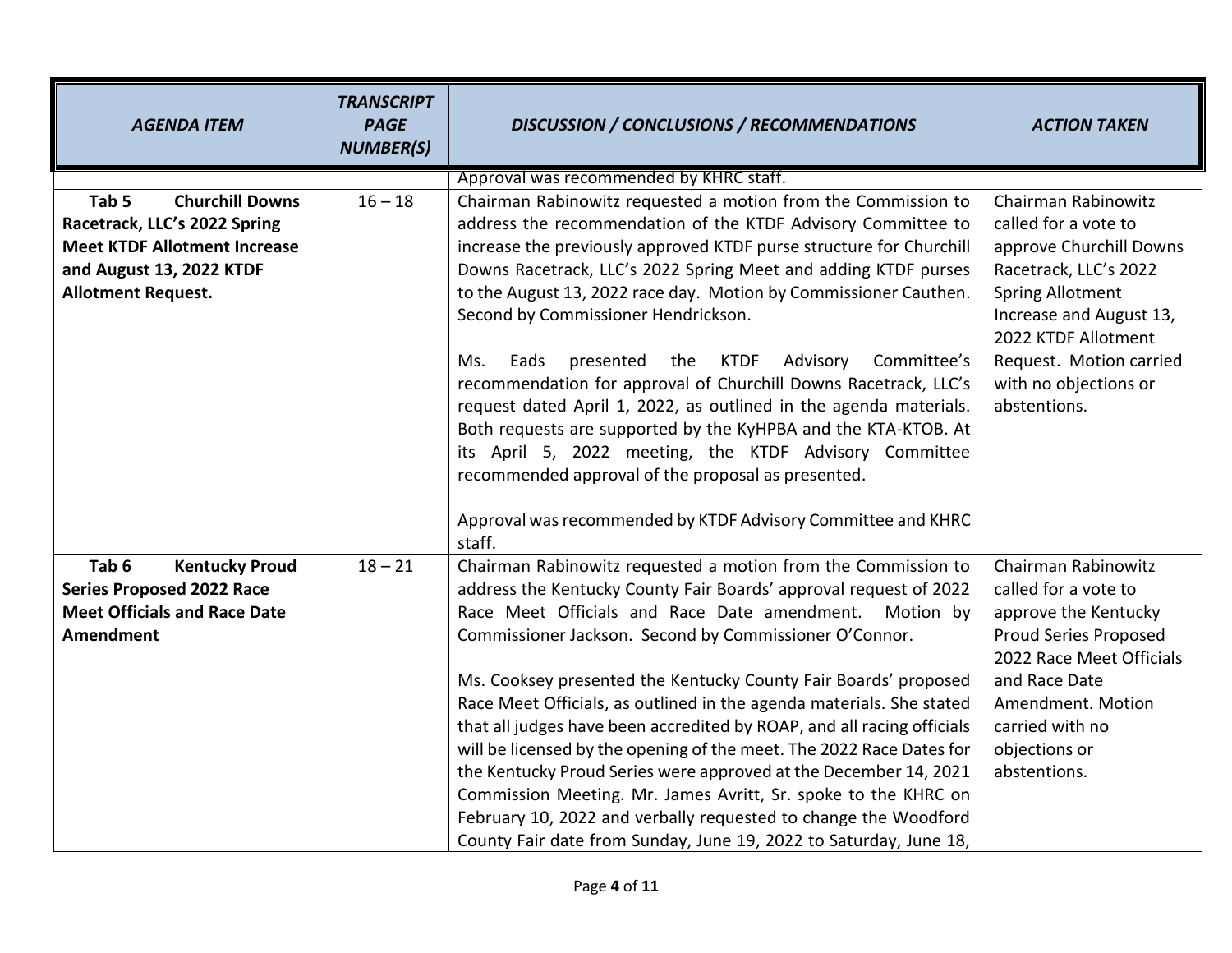| <b>AGENDA ITEM</b>                                                                                                                                                                                           | <b>TRANSCRIPT</b><br><b>PAGE</b><br><b>NUMBER(S)</b> | <b>DISCUSSION / CONCLUSIONS / RECOMMENDATIONS</b>                                                                                                                                                                                                                                                                                                                                                                                                                                                                                                                                                                                                                                                                                                                         | <b>ACTION TAKEN</b>                                                                                                                                                                                                                                                              |
|--------------------------------------------------------------------------------------------------------------------------------------------------------------------------------------------------------------|------------------------------------------------------|---------------------------------------------------------------------------------------------------------------------------------------------------------------------------------------------------------------------------------------------------------------------------------------------------------------------------------------------------------------------------------------------------------------------------------------------------------------------------------------------------------------------------------------------------------------------------------------------------------------------------------------------------------------------------------------------------------------------------------------------------------------------------|----------------------------------------------------------------------------------------------------------------------------------------------------------------------------------------------------------------------------------------------------------------------------------|
|                                                                                                                                                                                                              |                                                      | 2022. The date change was necessary so not to conflict with Oak<br>Grove, which conducts racing on Sundays.<br>Approval was recommended by KHRC staff.                                                                                                                                                                                                                                                                                                                                                                                                                                                                                                                                                                                                                    |                                                                                                                                                                                                                                                                                  |
| Tab <sub>7</sub><br><b>WKY</b><br>Development, LLC d/b/a Oak<br><b>Grove Racing and Gaming's</b><br>Proposed 2022 Race Meet<br><b>Officials</b>                                                              | $21 - 22$                                            | Chairman Rabinowitz requested a motion from the Commission to<br>address WKY Development, LLC d/b/a Oak Grove Racing and<br>Gaming's proposed 2022 Race Meet Officials.<br>Motion by<br>Commissioner O'Connor. Second by Commissioner Jackson.<br>Ms. Cooksey presented the request submitted by WKY<br>Development, LLC d/b/a Oak Grove Racing and Gaming, dated<br>March 30, 2022, as outlined in the agenda materials. She stated that<br>all judges have been accredited by ROAP, and all racing officials will<br>be licensed by the opening of the meet.<br>Approval was recommended by KHRC staff.                                                                                                                                                                 | Chairman Rabinowitz<br>called for a vote to<br>approve WKY<br>Development, LLC d/b/a<br>Oak Grove Gaming and<br>Racing's proposed 2022<br>race meet officials as<br>presented. Motion<br>carried with no<br>objections or<br>abstentions.                                        |
| Tab <sub>8</sub><br><b>WKY</b><br>Development, LLC d/b/a Oak<br><b>Grove Racing and Gaming's</b><br><b>Request to Amend Section R of</b><br>its 2022 Application to Amend<br><b>Race Dates and Post Time</b> | $23 - 24$                                            | Chairman Rabinowitz requested a motion from the Commission to<br>address the request submitted by WKY Development, LLC d/b/a Oak<br>Grove Racing and Gaming to move the Sunday, July 24, 2022 race<br>date to Tuesday, May 31, 2022. In addition, is requesting to move<br>the current post time of 12:30pm CST to 3:00pm CST. WKY<br>Development, LLC d/b/a Oak Grove Racing and Gaming received<br>consent from the Kentucky Horsemen's Association on both<br>requests. Motion by Commissioner Simendinger. Second by<br>Commissioner Jackson.<br>Mr. Dutta presented the request submitted by WKY Development<br>d/b/a Oak Grove Racing and Gaming by letter dated March 28, 2022,<br>as outlined in the agenda materials.<br>Approval was recommended by KHRC staff. | Chairman Rabinowitz<br>called for a vote to<br>approve WKY<br>Development d/b/a Oak<br>Grove Racing and<br>Gaming's request to<br>Amend Section R of its<br>2022 application to<br>amend race dates and<br>post time. Motion<br>carried with no<br>objections or<br>abstentions. |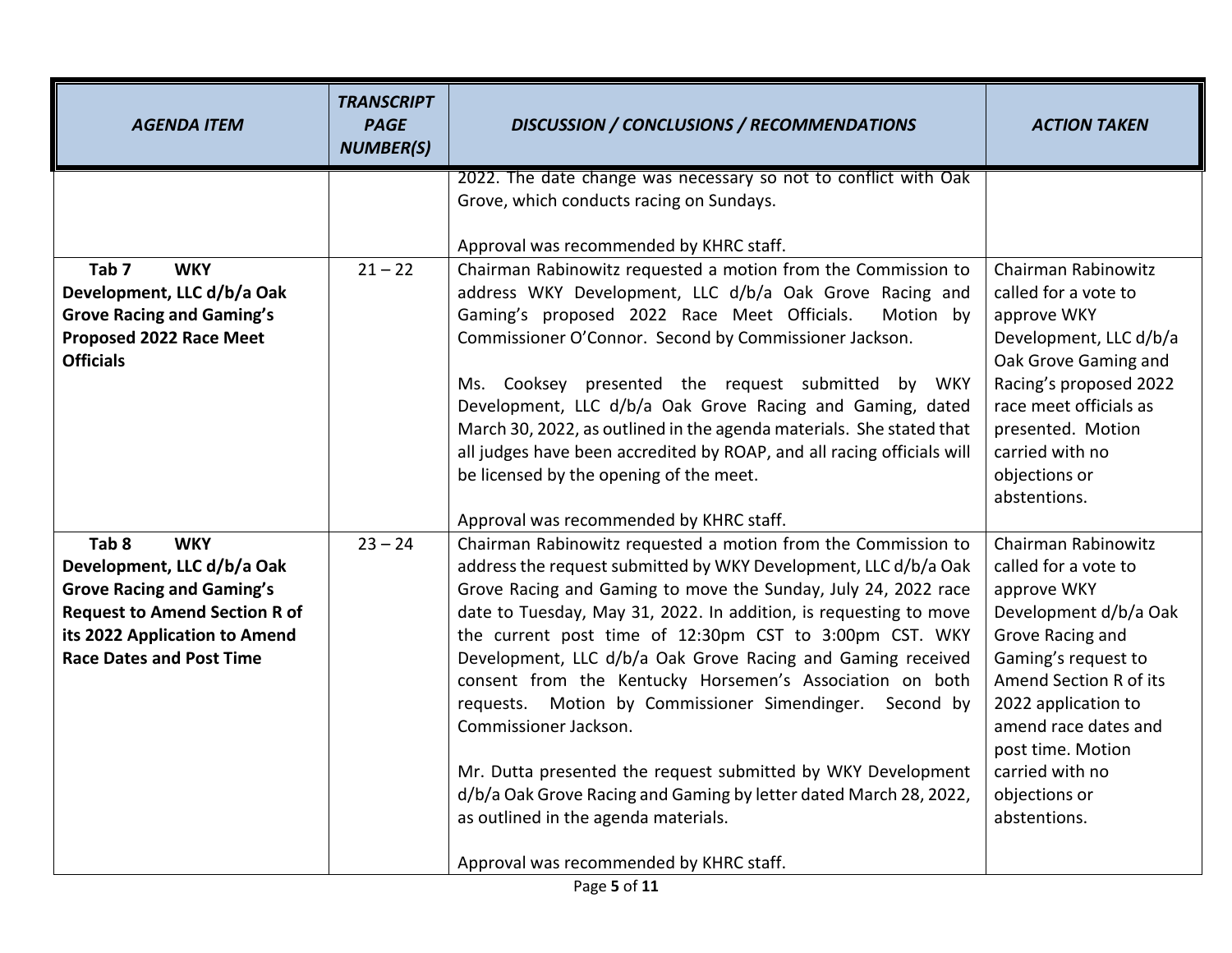| <b>AGENDA ITEM</b>                                                                                                                                                         | <b>TRANSCRIPT</b><br><b>PAGE</b><br><b>NUMBER(S)</b> | <b>DISCUSSION / CONCLUSIONS / RECOMMENDATIONS</b>                                                                                                                                                                                                                                                                                                                                                                                                                                                                                                                                                                                                    | <b>ACTION TAKEN</b>                                                                                                                                                                                                                                                          |
|----------------------------------------------------------------------------------------------------------------------------------------------------------------------------|------------------------------------------------------|------------------------------------------------------------------------------------------------------------------------------------------------------------------------------------------------------------------------------------------------------------------------------------------------------------------------------------------------------------------------------------------------------------------------------------------------------------------------------------------------------------------------------------------------------------------------------------------------------------------------------------------------------|------------------------------------------------------------------------------------------------------------------------------------------------------------------------------------------------------------------------------------------------------------------------------|
| <b>Lexington Trots</b><br>Tab 9<br><b>Breeders Association d/b/a The</b><br>Red Mile's request to Amend<br><b>Section R of its 2022 Application</b><br>to Amend Race Dates | $24 - 26$                                            | Chairman Rabinowitz requested a motion from the Commission to<br>address the request submitted by Lexington Trots Breeders<br>Association d/b/a The Red Mile to delete their race date for Sunday,<br>October 2, 2022, and add a race date for Thursday, September 29,<br>2022. Lexington Trots Breeders Association received consent from<br>the Kentucky Harness Horsemen's Association.<br>Motion by<br>Commissioner O'Connor. Second by Commissioner Jackson.<br>Mr. Dutta presented the request submitted by Lexington Trots<br>Breeders Association d/b/a The Red Mile by letter dated March 28,<br>2022, as outlined in the agenda materials. | Chairman Rabinowitz<br>called for a vote to<br>approve Lexington Trots<br><b>Breeders Association</b><br>d/b/a The Red Mile's<br>request to Amend<br>Section R of its 2022<br>application to amend<br>race dates. Motion<br>carried with no<br>objections or<br>abstentions. |
| <b>Tab 10</b><br>Proposed<br>Amendments to 810 KAR 8:010                                                                                                                   | $26 - 28$                                            | Approval was recommended by KHRC staff.<br>Chairman Rabinowitz requested a motion from the Commission to<br>address the recommendation of the KHRC Rules Committee to<br>approve proposed amendments to 810 KAR 8:010. Motion by<br>Commissioner Hendrickson. Second by Vice-Chairman Jones.<br>Mr. Dutta presented the proposed amendments to 810 KAR 8:010;<br>testing procedures; prohibited practices, as outlined in the agenda<br>materials. These proposed amendments were approved by the<br>KHRC Rules Committee on April 19, 2022.<br>Approval was recommended by KHRC Staff.                                                              | Chairman Rabinowitz<br>called for a vote to<br>approve the proposed<br>amendments to 810 KAR<br>8:010. Motion carried<br>with no objections or<br>abstentions.                                                                                                               |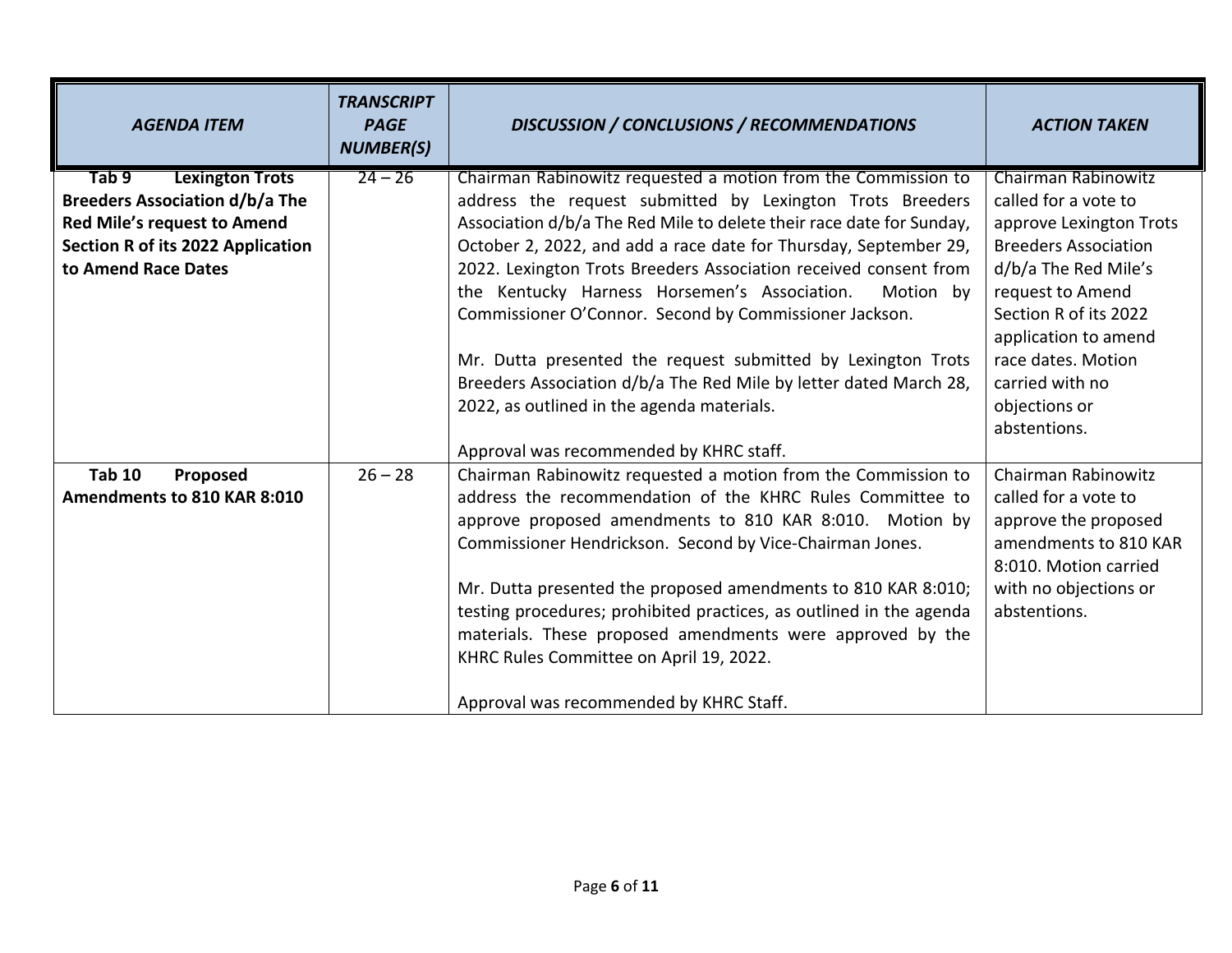| <b>AGENDA ITEM</b>                                                                                                                                                                           | <b>TRANSCRIPT</b><br><b>PAGE</b><br><b>NUMBER(S)</b> | <b>DISCUSSION / CONCLUSIONS / RECOMMENDATIONS</b>                                                                                                                                                                                                                                                                                                                                                                                                                                                                                                                                                                                                                                                          | <b>ACTION TAKEN</b>                                                                                                                                                                                                                                       |
|----------------------------------------------------------------------------------------------------------------------------------------------------------------------------------------------|------------------------------------------------------|------------------------------------------------------------------------------------------------------------------------------------------------------------------------------------------------------------------------------------------------------------------------------------------------------------------------------------------------------------------------------------------------------------------------------------------------------------------------------------------------------------------------------------------------------------------------------------------------------------------------------------------------------------------------------------------------------------|-----------------------------------------------------------------------------------------------------------------------------------------------------------------------------------------------------------------------------------------------------------|
| Proposed<br>Tab 11<br>Amendments to 810 KAR 9:010                                                                                                                                            | $28 - 32$                                            | Chairman Rabinowitz requested a motion from the Commission to<br>address the recommendation of the KHRC Rules Committee to<br>approve proposed amendments to 810 KAR 9:010. Motion by<br>Commissioner Cauthen. Second by Commissioner O'Connor.<br>Mr. Dutta presented the proposed amendments to 810 KAR 9:010;<br>Hearings, reviews, and appeals, as outlined in the agenda materials.<br>These proposed amendments were approved by the KHRC Rules<br>Committee on April 19, 2022.<br>KHRC Staff made one further edit to Section 2(5) following the Rules<br>Committee meeting, to clarify that the public is allowed to attend<br>stewards' and judges' hearings. Following these edits, approval was | <b>Chairman Rabinowitz</b><br>called for a vote to<br>approve the proposed<br>amendments to 810 KAR<br>9:010. Motion carried<br>with no objections or<br>abstentions.                                                                                     |
| <b>Tab 12</b><br><b>WKY</b><br>Development, LLC d/b/a Oak<br><b>Grove Racing and Gaming's</b><br><b>Request to Offer New Exotic</b><br><b>Wagers for the 2022 Summer</b><br><b>Race Meet</b> | $32 - 34$                                            | recommended by KHRC Staff.<br>Chairman Rabinowitz requested a motion from the Commission to<br>approve WKY Development, LLC d/b/a Oak Grove Racing and<br>Gaming to offer new exotic wagers for the 2022 summer race meet.<br>Motion by Commissioner Jackson. Second by Commissioner<br>O'Connor.<br>Mr. Ahmed presented the request submitted by WKY Development<br>d/b/a Oak Grove Racing and Gaming by letter dated April 6, 2022, as<br>outlined in the agenda materials.<br>Approval was recommended by KHRC Staff.                                                                                                                                                                                   | Chairman Rabinowitz<br>called for a vote to<br>approve WKY<br>Development d/b/a Oak<br>Grove Racing and<br>Gaming's request to<br>offer new exotic wagers<br>for the 2022 Summer<br>Race Meet. Motion<br>carried with no<br>objections or<br>abstentions. |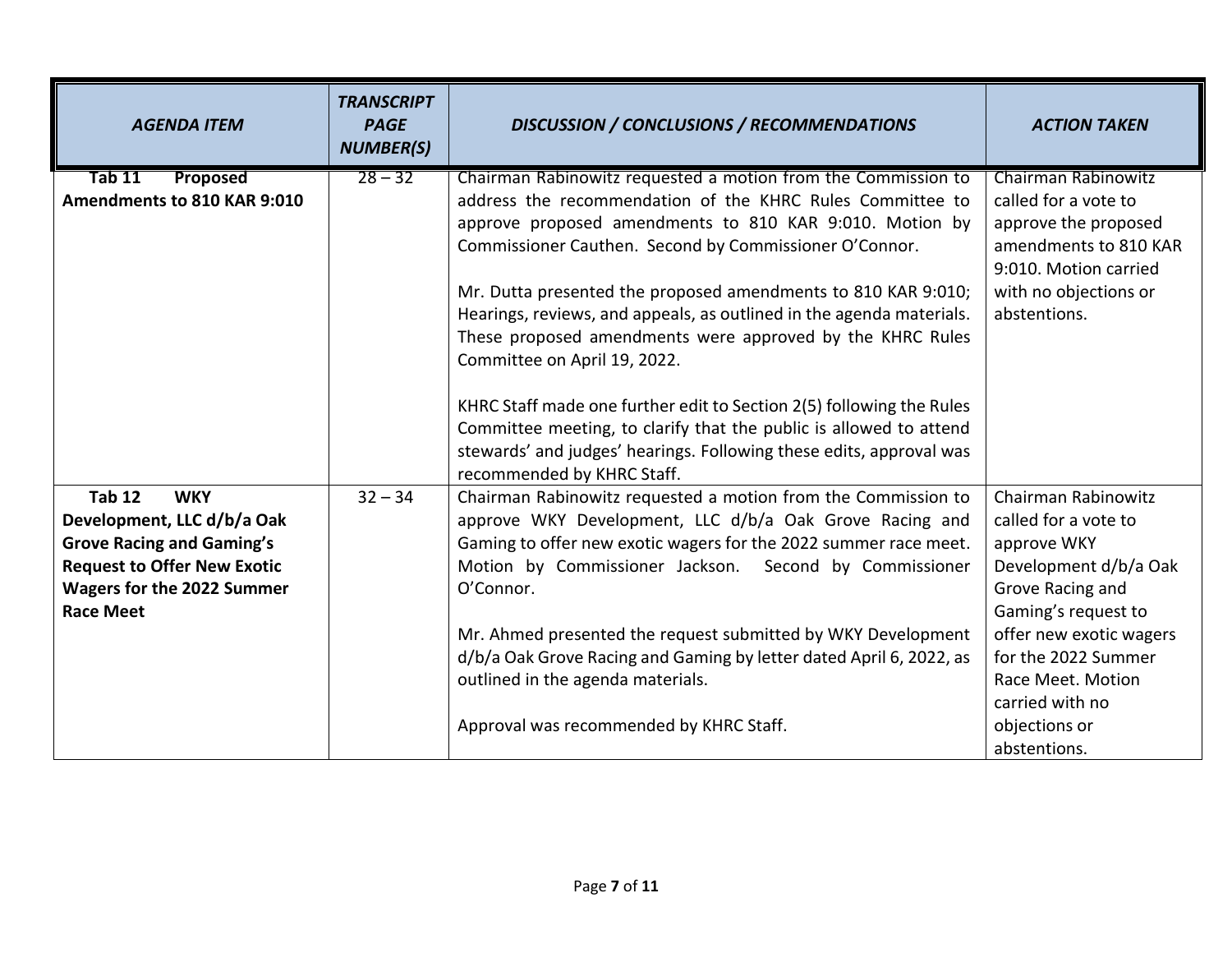| <b>AGENDA ITEM</b>                      | <b>TRANSCRIPT</b><br><b>PAGE</b><br><b>NUMBER(S)</b> | <b>DISCUSSION / CONCLUSIONS / RECOMMENDATIONS</b>                      | <b>ACTION TAKEN</b>           |
|-----------------------------------------|------------------------------------------------------|------------------------------------------------------------------------|-------------------------------|
| <b>Ratification of</b><br><b>Tab 13</b> | $34 - 36$                                            | Chairman Rabinowitz requested a motion from the Commission to          | <b>Chairman Rabinowitz</b>    |
| the Executive Director's                |                                                      | address ratification of the Executive Director's conditional approval  | called for a vote to          |
| <b>Conditional Approval of</b>          |                                                      | of the request of Churchill Downs Racetrack, LLC's special wagers.     | approve the ratification      |
| <b>Churchill Downs Racetrack,</b>       |                                                      | Motion by Vice-Chairman Jones.<br>Second by Commissioner               | of the Executive              |
| LLC's Special Wagers Request;           |                                                      | Simendinger.                                                           | Director's conditional        |
| All Dirt Pick 5, All Three-Year-        |                                                      |                                                                        | approval of Churchill         |
| Old Pick 3 - Kentucky Oaks and          |                                                      | Mr. Ahmed presented the request submitted by Churchill Downs           | Downs Racetrack, LLC's        |
| <b>Kentucky Derby</b>                   |                                                      | Racetrack, LLC by letter dated March 31, 2022, requesting to amend     | special wagers request;       |
|                                         |                                                      | Section 5 for the addition of new special wagers for the May 6 and     | All Dirt Pick 5, All Three-   |
|                                         |                                                      | May 7 Kentucky Oaks and Kentucky Derby race cards, as outlined in      | Year-Old Pick 3-              |
|                                         |                                                      | the agenda materials. The new special wagers included All Stakes,      | Kentucky Oaks and             |
|                                         |                                                      | All Dirt Pick 5 and All Three-Year-Old Pick 3, both to be held on      | Kentucky Derby. Motion        |
|                                         |                                                      | Saturday, May 7, 2022. The request was conditionally approved on       | carried with no               |
|                                         |                                                      | April 1, 2022, by Executive Director, Marc Guilfoil.                   | objections or                 |
|                                         |                                                      |                                                                        | abstentions.                  |
|                                         |                                                      | Approval was recommended by KHRC Staff.                                |                               |
| <b>Tab 14</b><br><b>Ratification of</b> | $36 - 38$                                            | Chairman Rabinowitz requested a motion from the Commission to          | Chairman Rabinowitz           |
| the Executive Director's                |                                                      | address ratification of the Executive Director's conditional approval  | called for a vote to          |
| <b>Conditional Approval of</b>          |                                                      | of Churchill Downs Racetrack, LLC's Kentucky Oaks and Kentucky         | approve the ratification      |
| <b>Churchill Downs Racetrack,</b>       |                                                      | Derby future wagers request. Motion by Commissioner Landes.            | of the Executive              |
| LLC's Kentucky Oaks and                 |                                                      | Second by Commissioner Hendrickson.                                    | Director's conditional        |
| <b>Kentucky Derby Future Wagers</b>     |                                                      |                                                                        | approval of Churchill         |
| <b>Request</b>                          |                                                      | Mr. Ahmed presented the request submitted by Churchill Downs           | Downs Racetrack, LLC's        |
|                                         |                                                      | Racetrack, LLC by letter dated April 1, 2022, requesting for five 2022 | Kentucky Oaks and             |
|                                         |                                                      | Kentucky Derby and Kentucky Oaks future wager pools as outlined        | Kentucky Derby Future         |
|                                         |                                                      | in the agenda materials. The request was conditionally approved on     | <b>Wagers Request. Motion</b> |
|                                         |                                                      | April 1, 2022, by Executive Director, Marc Guilfoil.                   | carried with no               |
|                                         |                                                      |                                                                        | objections or                 |
|                                         |                                                      | Approval was recommended by KHRC Staff.                                | abstentions.                  |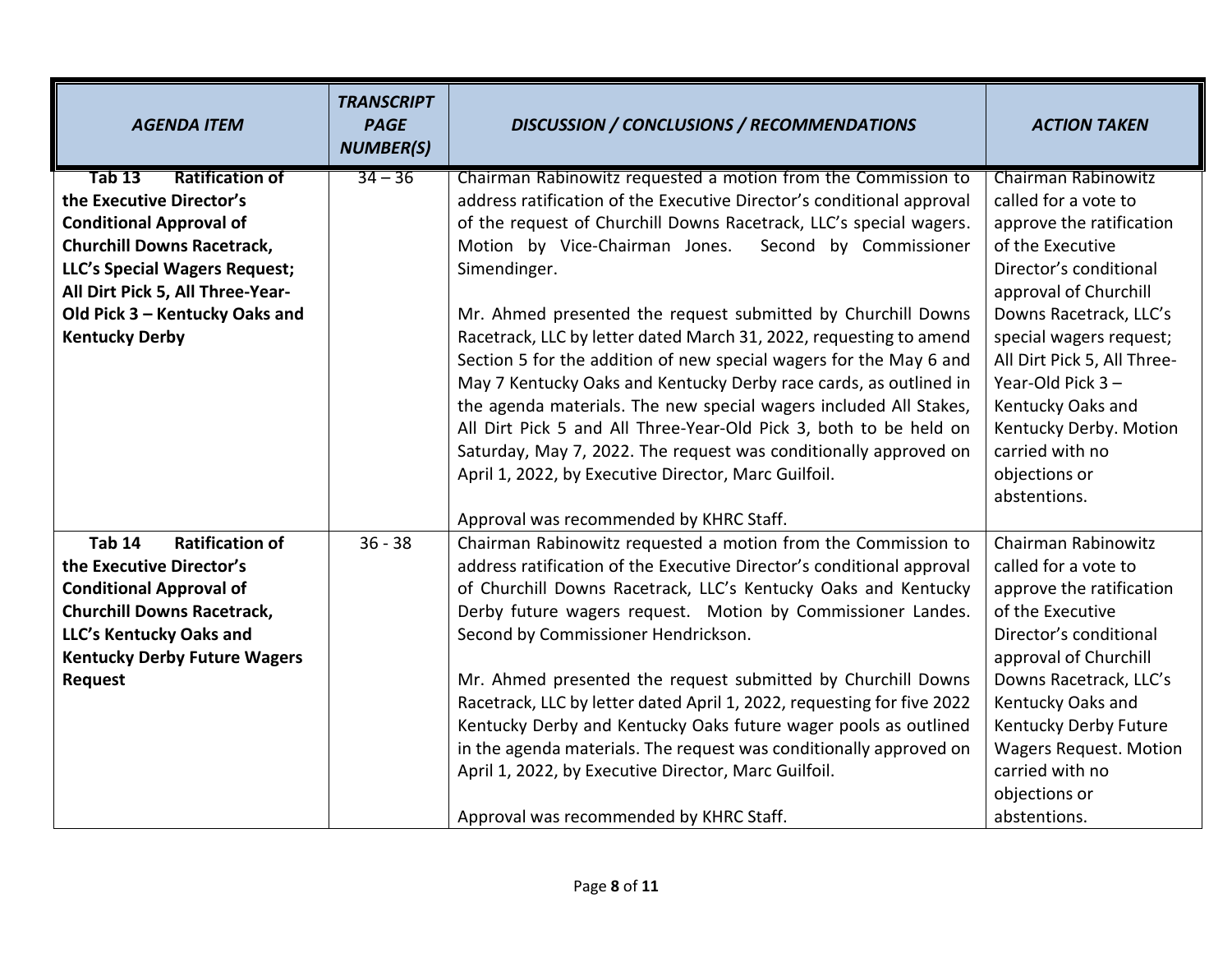| <b>AGENDA ITEM</b>                                                                                                                                                                                                                             | <b>TRANSCRIPT</b><br><b>PAGE</b><br><b>NUMBER(S)</b> | <b>DISCUSSION / CONCLUSIONS / RECOMMENDATIONS</b>                                                                                                                                                                                                                                                                                                                                                                                                                                                                                                                                                                                                                                                                                                                                                                                                                                                           | <b>ACTION TAKEN</b>                                                                                                                                                                                                                                                               |
|------------------------------------------------------------------------------------------------------------------------------------------------------------------------------------------------------------------------------------------------|------------------------------------------------------|-------------------------------------------------------------------------------------------------------------------------------------------------------------------------------------------------------------------------------------------------------------------------------------------------------------------------------------------------------------------------------------------------------------------------------------------------------------------------------------------------------------------------------------------------------------------------------------------------------------------------------------------------------------------------------------------------------------------------------------------------------------------------------------------------------------------------------------------------------------------------------------------------------------|-----------------------------------------------------------------------------------------------------------------------------------------------------------------------------------------------------------------------------------------------------------------------------------|
| <b>Tab 15</b><br><b>Approval of</b><br><b>Churchill Downs Racetrack,</b><br>LLC's Request to Amend Pick 5<br><b>Carryover Pool</b>                                                                                                             | $38 - 40$                                            | Chairman Rabinowitz requested a motion from the Commission to<br>approve Churchill Downs Racetrack, LLC's request to amend the Pick<br>5 Carryover Pool. Motion by Commissioner O'Connor. Second by<br><b>Commissioner Gates.</b><br>Mr. Ahmed presented the request submitted by Churchill Downs<br>Racetrack, LLC by letter dated March 31, 2022, requesting approval<br>to process Pick 5 Pools with carryover in any Pick 5 Pool to be added<br>to the next racing day's last Pick 5 Pool, as outlined in the agenda<br>materials.                                                                                                                                                                                                                                                                                                                                                                      | Chairman Rabinowitz<br>called for a vote to<br>approve Churchill Downs<br>Racetrack, LLC's request<br>to amend the Pick 5<br>Carryover Pool. Motion<br>carried with no<br>objections or<br>abstentions.                                                                           |
| <b>Ratification of</b><br><b>Tab 16</b><br><b>Executive Director's Conditional</b><br><b>Approval of Keeneland</b><br><b>Association, Inc.'s Request to</b><br><b>Amend the Spring and Fall</b><br><b>Meets' Pick 5 Pool Carryover</b><br>Pool | $40 - 42$                                            | Approval was recommended by KHRC Staff.<br>Chairman Rabinowitz requested a motion from the Commission to<br>ratify the Executive Director's conditional approval of Keeneland<br>Association, Inc.'s request to amend the Spring and Fall Meets' Pick<br>5 Carryover Pool. Motion by Commissioner Cauthen. Second by<br>Commissioner O'Connor.<br>Mr. Ahmed presented the request submitted by Keeneland<br>Association, Inc. by letter dated April 1, 2022, requesting approval<br>to process Pick 5 Pools with carryover in any Pick 5 Pool to be added<br>to the corresponding Pick 5 Pool on the next racing day. Early Pick 5<br>Pool carryover would be added to the Early Pick 5 Pool of the next<br>racing day, and Late Pick 5 Pool carryover would be added to the<br>Late Pick 5 Pool of the next racing day, as outlined in the agenda<br>materials.<br>Approval was recommended by KHRC Staff. | Chairman Rabinowitz<br>called for a vote to ratify<br>the Executive Director's<br>conditional approval of<br>Keeneland Association,<br>Inc.'s request to amend<br>the Spring and Fall<br>Meets' Pick 5 Carryover<br>Pool. Motion carried<br>with no objections or<br>abstentions. |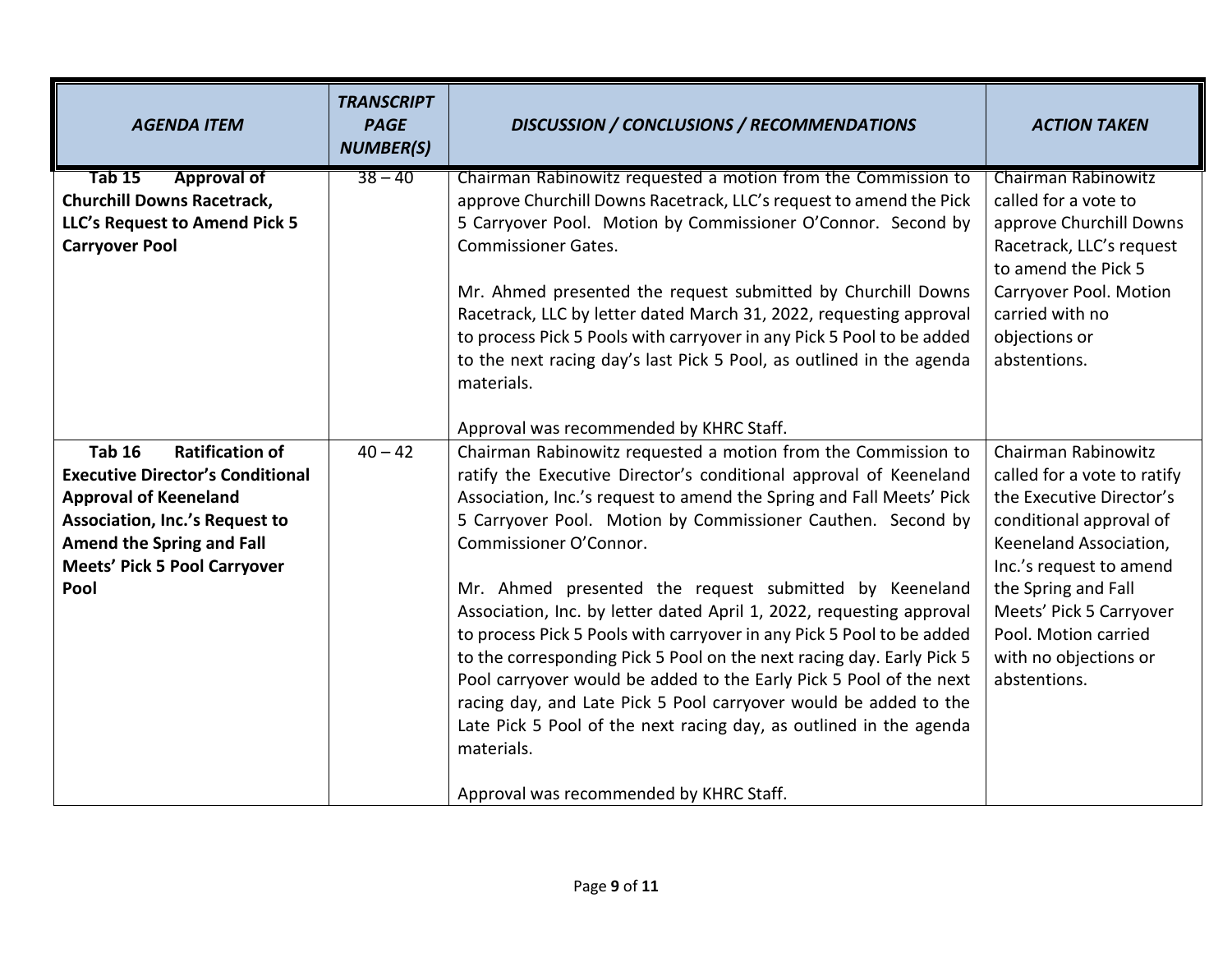| <b>AGENDA ITEM</b>                 | <b>TRANSCRIPT</b><br><b>PAGE</b><br><b>NUMBER(S)</b> | <b>DISCUSSION / CONCLUSIONS / RECOMMENDATIONS</b>                                                                                      | <b>ACTION TAKEN</b>                            |
|------------------------------------|------------------------------------------------------|----------------------------------------------------------------------------------------------------------------------------------------|------------------------------------------------|
| <b>Ratification of</b><br>Tab 17   | $42 - 44$                                            | Chairman Rabinowitz requested a motion from the Commission to                                                                          | <b>Chairman Rabinowitz</b>                     |
| the Executive Director's           |                                                      | ratify the Executive Director's conditional approval of Turfway Park                                                                   | called for a vote to ratify                    |
| <b>Conditional Approval of</b>     |                                                      | LLC's request to amend the Pick 5 Carryover Pool. Motion by                                                                            | the Executive Director's                       |
| Turfway Park, LLC's, Request to    |                                                      | Commissioner O'Connor. Second by Commissioner Landes.                                                                                  | conditional approval of                        |
| <b>Amend the Pick 5 Carryover</b>  |                                                      |                                                                                                                                        | Turfway Park, LLC's                            |
| Pool                               |                                                      | Mr. Ahmed presented the request submitted by Turfway Park, LLC                                                                         | request to amend the<br>Pick 5 Carryover Pool. |
|                                    |                                                      | by letter dated February 11, 2022, requesting approval to process<br>Pick 5 Pools with carryover in any Pick 5 Pool to be added to the | Motion carried with no                         |
|                                    |                                                      | corresponding Pick 5 Pool on the next racing day. Early Pick 5 Pool                                                                    | objections or                                  |
|                                    |                                                      | carryover would be added to the Early Pick 5 Pool of the next racing                                                                   | abstentions.                                   |
|                                    |                                                      | day, and Late Pick 5 Pool carryover would be added to the Late Pick                                                                    |                                                |
|                                    |                                                      | 5 Pool of the next racing day, as outlined in the agenda materials.                                                                    |                                                |
|                                    |                                                      |                                                                                                                                        |                                                |
|                                    |                                                      | Approval was recommended by KHRC Staff.                                                                                                |                                                |
| <b>Tab 18</b><br><b>Reports</b>    | $44 - 56$                                            |                                                                                                                                        | No action taken.                               |
| a. Thoroughbred                    | 44                                                   | a. Ms. Borden presented the thoroughbred rulings reports as                                                                            | Informational items only.                      |
| <b>Rulings</b>                     |                                                      | outlined in the agenda materials.                                                                                                      |                                                |
|                                    |                                                      |                                                                                                                                        |                                                |
| b. Veterinary Division             | $44 - 47$                                            | b. Drs. Smith and Howard presented the veterinary division reports<br>as outlined in the agenda materials.                             |                                                |
| Report                             |                                                      |                                                                                                                                        |                                                |
| c. Pari-Mutuel                     |                                                      | c. Mr. Ahmed presented the pari-mutuel wagering division reports                                                                       |                                                |
| <b>Wagering Division</b>           | $47 - 56$                                            | as outlined in the agenda materials. Mr. Ahmed responded to an                                                                         |                                                |
| Report                             |                                                      | inquiry by Commissioner Simendinger.                                                                                                   |                                                |
|                                    |                                                      |                                                                                                                                        |                                                |
|                                    | 56                                                   | d. Litigation and Regulation report is for informational purposes                                                                      |                                                |
| d. Litigation                      |                                                      | only.                                                                                                                                  |                                                |
| (Informational only)               |                                                      |                                                                                                                                        |                                                |
| <b>III. Executive Session</b>      | $56 - 57$                                            | Chairman Rabinowitz requested a motion from the Commission to                                                                          | Chairman Rabinowitz                            |
| <b>During the meeting on April</b> |                                                      | convene in closed session to discuss proposed or pending litigation                                                                    | called for a vote for the                      |
| 26, 2022, the Commission will      |                                                      | against or on behalf of the agency, as permitted by KRS Chapter                                                                        | Commission to convene                          |